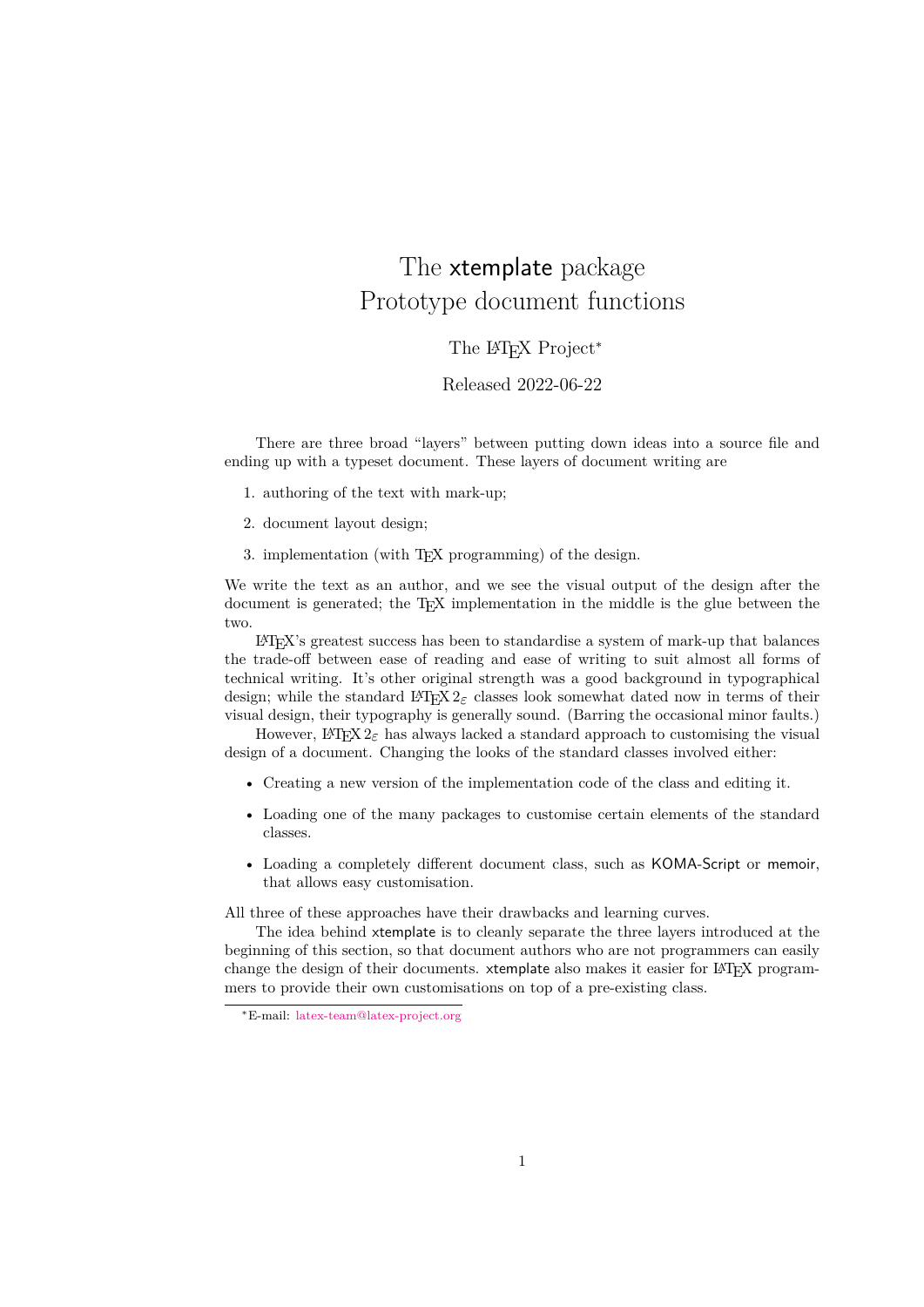## <span id="page-1-1"></span>**1 What is a document?**

Besides the textual content of the words themselves, the source file of a document contains mark-up elements that add structure to the document. These elements include sectional divisions, figure/table captions, lists of various sorts, theorems/proofs, and so on. The list will be different for every document that can be written.

Each element can be represented logically without worrying about the formatting, with mark-up such as \section, \caption, \begin{enumerate} and so on. The output of each one of these document elements will be a typeset representation of the information marked up, and the visual arrangement and design of these elements can vary widely in producing a variety of desired outcomes.

For each type of document element, there may be design variations that contain the same sort of information but present it in slightly different ways. For example, the difference between a numbered and an unnumbered section, \section and \section\*, or the difference between an itemised list or an enumerated list.

There are three distinct layers in the definition of "a document" at this level

- 1. semantic elements such as the ideas of sections and lists;
- 2. a set of design solutions for representing these elements visually;
- 3. specific variations for these designs that represent the elements in the document.

In the parlance of the template system, these are called object types, templates, and instances, and they are discussed below in sections [3,](#page-1-0) [4,](#page-2-0) and [6,](#page-6-0) respectively.

## **2 Objects, templates, and instances**

By formally declaring documents to be composed of mark-up elements grouped into objects, which are interpreted and typeset with a set of templates, each of which has one or more instances with which to compose each and every semantic unit of the text, we can cleanly separate the components of document construction.

All of the structures provided by the template system are global, and do not respect T<sub>EX</sub> grouping.

#### <span id="page-1-0"></span>**3 Object types**

An *object type* (sometimes just "object") is an abstract idea of a document element that takes a fixed number of arguments corresponding to the information from the document author that it is representing. A sectioning object, for example, might take three inputs: "title", "short title", and "label".

Any given document class will define which object types are to be used in the document, and any template of a given object type can be used to generate an instance for the object. (Of course, different templates will produce different typeset representations, but the underlying content will be the same.)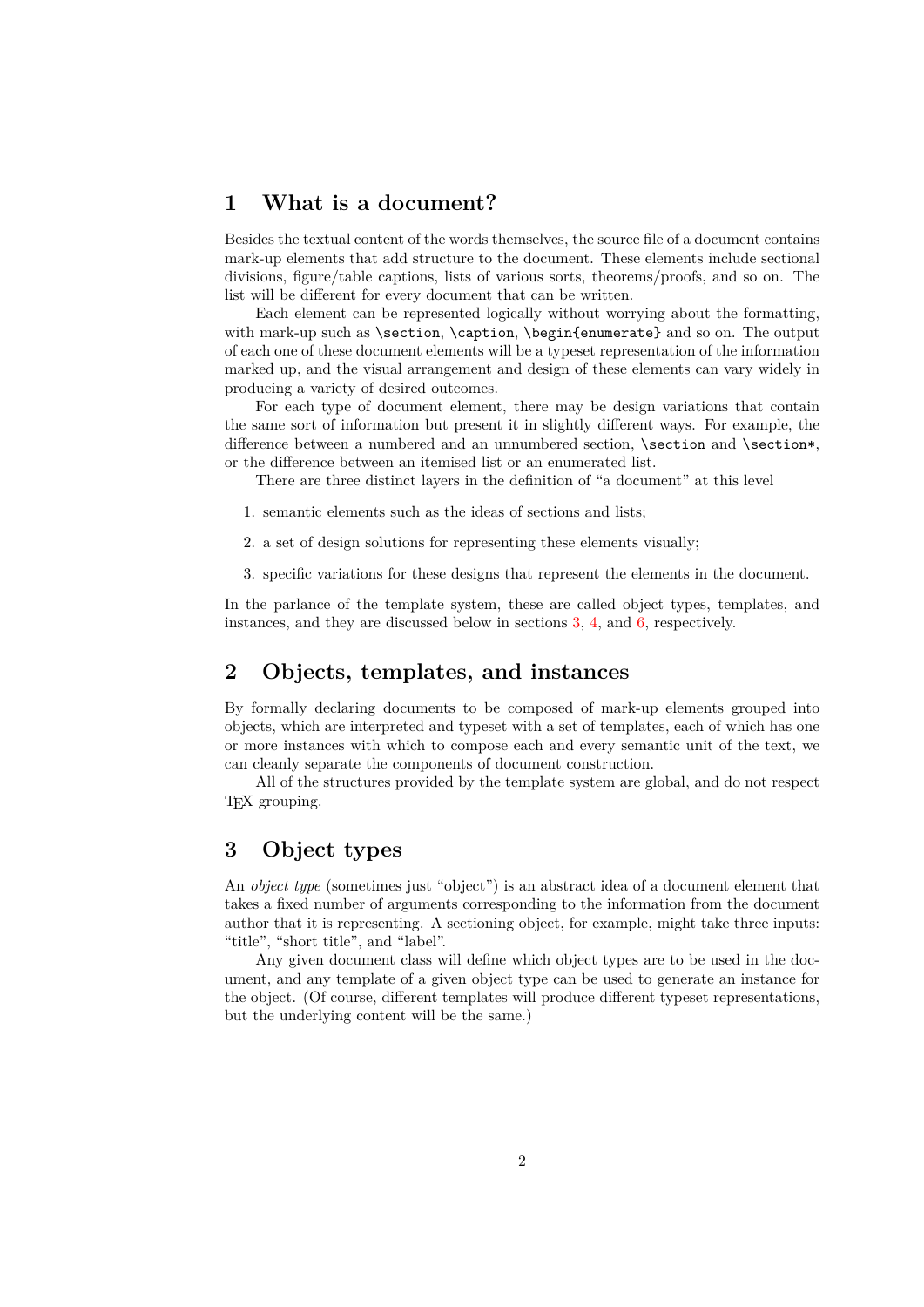\DeclareObjectType

<span id="page-2-1"></span>\DeclareObjectType {⟨object type⟩} {⟨no. of args⟩}

This function defines an ⟨*object type*⟩ taking ⟨*number of arguments*⟩, where the ⟨*object type*⟩ is an abstraction as discussed above. For example,

```
\DeclareObjectType{sectioning}{3}
```
creates an object type "sectioning", where each use of that object type will need three arguments.

#### <span id="page-2-0"></span>**4 Templates**

A *template* is a generalised design solution for representing the information of a specified object type. Templates that do the same thing, but in different ways, are grouped together by their object type and given separate names. There are two important parts to a template:

- the parameters it takes to vary the design it is producing:
- the implementation of the design.

As a document author or designer does not care about the implementation but rather only the interface to the template, these two aspects of the template definition are split into two independent declarations, \DeclareTemplateInterface and \DeclareTemplateCode.

#### \DeclareTemplateInterface

```
\DeclareTemplateInterface
  {⟨object type⟩} {⟨template⟩} {⟨no. of args⟩}
  \{\langle \text{key list} \rangle\}
```
A ⟨*template*⟩ interface is declared for a particular ⟨*object type*⟩, where the ⟨*number of arguments*⟩ must agree with the object type declaration. The interface itself is defined by the ⟨*key list*⟩, which is itself a key–value list taking a specialized format:

```
\langle key1 \rangle : \langle key \ type1 \rangle,
\langle key2 \rangle : \langle key \ type2 \rangle,
\langle key3 \rangle : \langle key\ type3 \rangle = \langle default3 \rangle,
\langle key4 \rangle : \langle key\ type4 \rangle = \langle default4 \rangle,
. . .
```
Each  $\langle key \rangle$  name should consist of ASCII characters, with the exception of ,, = and  $\Box$ . The recommended form for key names is to use lower case letters, with dashes to separate out different parts. Spaces are ignored in key names, so they can be included or missed out at will. Each ⟨*key*⟩ must have a ⟨*key type*⟩, which defined the type of input that the ⟨*key*⟩ requires. A full list of key types is given in Table [1.](#page-3-0) Each key may have a ⟨*default*⟩ value, which will be used in by the template if the ⟨*key*⟩ is not set explicitly. The ⟨*default*⟩ should be of the correct form to be accepted by the ⟨*key type*⟩ of the ⟨*key*⟩: this is not checked by the code.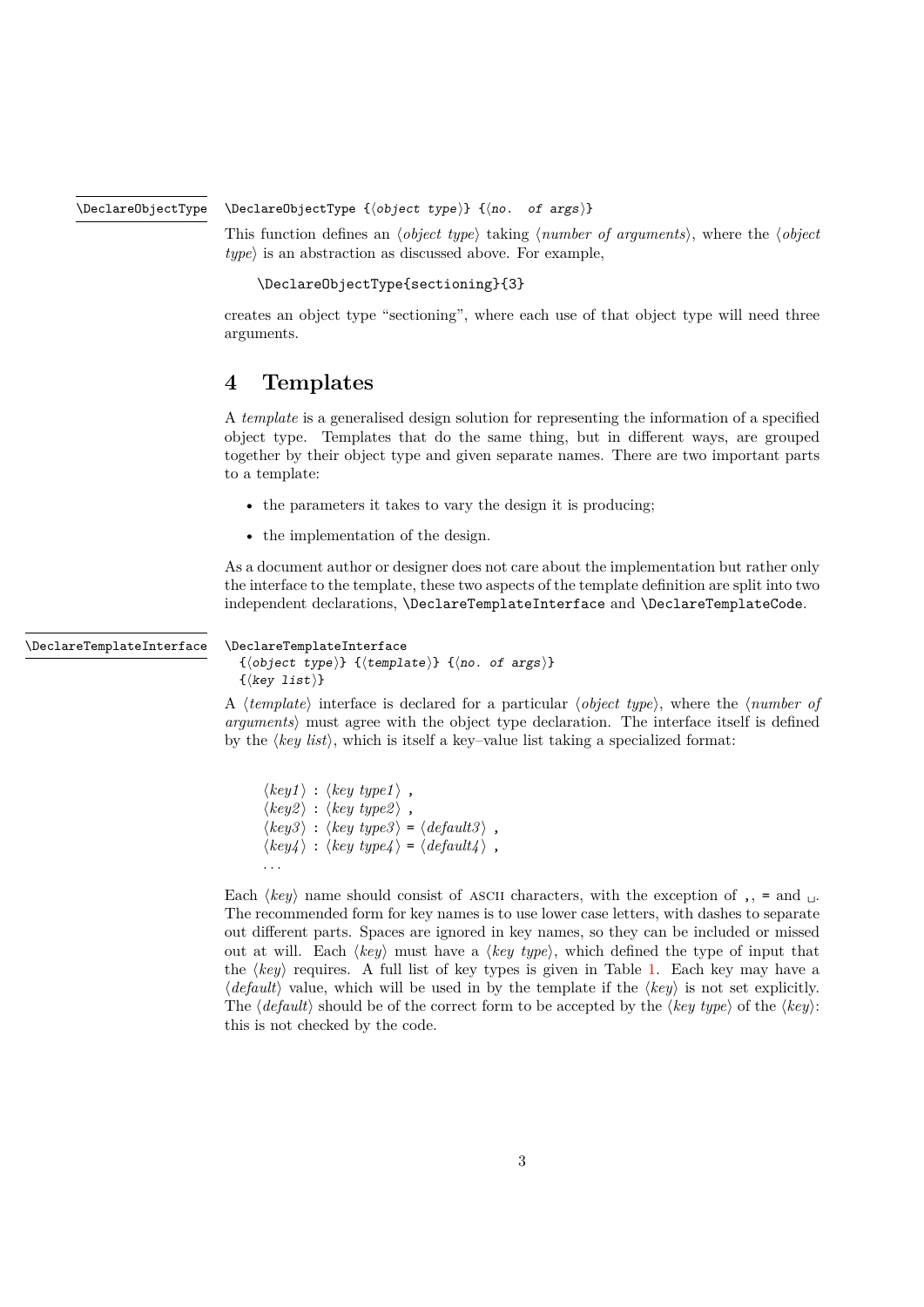<span id="page-3-1"></span>

| Key-type                        | Description of input                                   |
|---------------------------------|--------------------------------------------------------|
| boolean                         | true or false                                          |
| $choice({\it choices})$         | A list of pre-defined $\langle choices \rangle$        |
| code                            | Generalised key type: use #1 as the input to the key   |
| commalist                       | A comma-separated list                                 |
| function $\{\langle N\rangle\}$ | A function definition with N arguments (N from 0 to 9) |
| $instance({\text{name}})$       | An instance of type $\langle name \rangle$             |
| integer                         | An integer or integer expression                       |
| length                          | A fixed length                                         |
| muskip                          | A math length with shrink and stretch components       |
| real                            | A real (floating point) value                          |
| skip                            | A length with shrink and stretch components            |
| tokenlist                       | A token list: any text or commands                     |

<span id="page-3-0"></span>Table 1: Key-types for defining template interfaces with **\DeclareTemplateInterface**.

#### \KeyValue {⟨key name⟩} \KeyValue

There are occasions where the default (or value) for one key should be taken from another. The \KeyValue function can be used to transfer this information without needing to know the internal implementation of the key:

```
\DeclareTemplateInterface { object } { template } { no. of args }
 {
   key-name-1 : key-type = value ,
   key-name-2 : key-type = \KeyValue { key-name-1 },
    ...
 }
```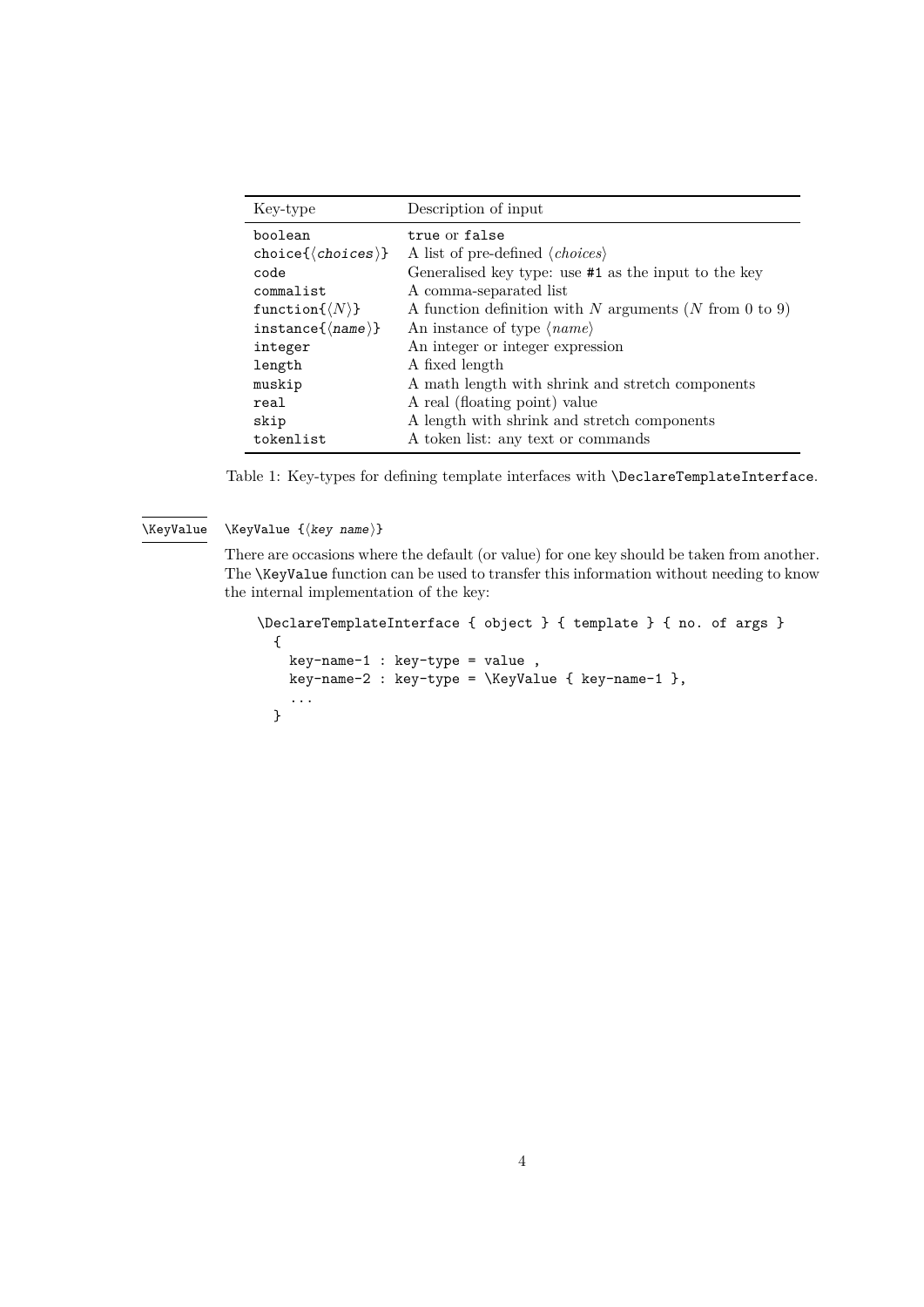<span id="page-4-1"></span>

| Key-type  | Description of binding                                               |
|-----------|----------------------------------------------------------------------|
| boolean   | Boolean variable, e.g. \1_tmpa_bool                                  |
| choice    | List of choice implementations (see Section $5$ )                    |
| code      | $\langle code \rangle$ using #1 as input to the key                  |
| commalist |                                                                      |
| function  | Function taking N arguments, e.g. $\text{use}_i: \text{nn}$          |
| instance  |                                                                      |
| integer   | Integer variable, $e.g. \lvert \mathcal{L}_{\text{impa\_int}}\rvert$ |
| length    | Dimension variable, e.g. \1_tmpa_dim                                 |
| muskip    |                                                                      |
| real      | Floating-point variable, e.g. \1_tmpa_fp                             |
| skip      | Skip variable, e.g. $\lceil \log_2 \cdot \rceil$ tmpa_skip           |
| tokenlist | Token list variable, e.g. \1_tmpa_t1                                 |

<span id="page-4-0"></span>Table 2: Bindings required for different key types when defining template implementations with \DeclareTemplateCode. Apart from code, choice and function all of these accept the key word global to carry out a global assignment.

#### \DeclareTemplateCode \DeclareTemplateCode

```
\{\langle object\ type\rangle\} \{\langle template\rangle\} \{\langle no.\ of\ args\rangle\}{⟨key bindings⟩} {⟨code⟩}
```
The relationship between a templates keys and the internal implementation is created using the \DeclareTemplateCode function. As with \DeclareTemplateInterface, the ⟨*template*⟩ name is given along with the ⟨*object type*⟩ and ⟨*number of arguments*⟩ required. The ⟨*key bindings*⟩ argument is a key–value list which specifies the relationship between each ⟨*key*⟩ of the template interface with an underlying⟨*variable*⟩.

 $\langle key1 \rangle = \langle variable1 \rangle,$  $\langle key2 \rangle = \langle variable2 \rangle,$  $\langle key3 \rangle$  = global  $\langle variable3 \rangle$ ,  $\langle key4 \rangle$  = global  $\langle variable4 \rangle$ , . . .

With the exception of the choice, code and function key types, the  $\langle variable \rangle$  here should be the name of an existing LAT<sub>EX3</sub> register. As illustrated, the key word "global" may be included in the listing to indicate that the ⟨*variable*⟩ should be assigned globally. A full list of variable bindings is given in Table [2.](#page-4-0)

The  $\langle code \rangle$  argument of **\DeclareTemplateCode** is used as the replacement text for the template when it is used, either directly or as an instance. This may therefore accept arguments #1, #2, *etc*. as detailed by the ⟨*number of arguments*⟩ taken by the object type.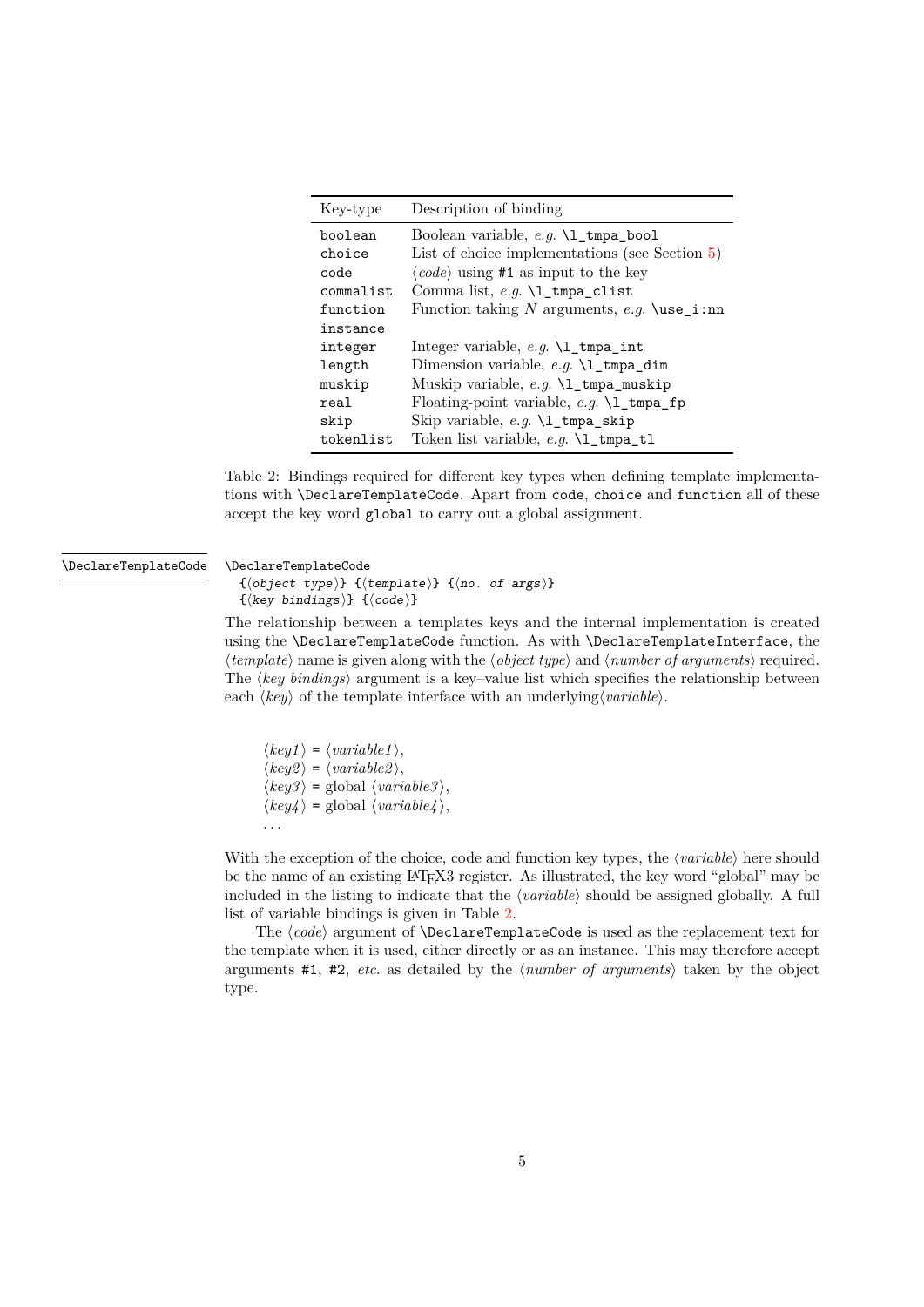#### \AssignTemplateKeys

<span id="page-5-1"></span>\AssignTemplateKeys

In the final argument of \DeclareTemplateCode the assignment of keys defined by the template may be delayed by including the command **\AssignTemplateKeys**. If this is *not* present, keys are assigned immediately before the template code. If \AssignTemplateKeys is present, assignment is delayed until this point. Note that the command must be *directly* present in the code, not placed within a nested command/macro.

#### <span id="page-5-0"></span>**5 Multiple choices**

The choice key type implements multiple choice input. At the interface level, only the list of valid choices is needed:

```
\DeclareTemplateInterface { foo } { bar } { 0 }
  { key-name : choice { A, B, C } }
```
where the choices are given as a comma-list (which must therefore be wrapped in braces). A default value can also be given:

```
\DeclareTemplateInterface { foo } { bar } { 0 }
  \{ \text{key-name : choice } \{ A, B, C \} = A \}
```
At the implementation level, each choice is associated with code, using a nested key–value list.

```
\DeclareTemplateCode { foo } { bar } { 0 }
  {
   key-name =
      {
       A = Code - AB = Code-B,
        C = Code-C}
   }
   { ... }
```
The two choice lists should match, but in the implementation a special unknown choice is also available. This can be used to ignore values and implement an "else" branch:

```
\DeclareTemplateCode { foo } { bar } { 0 }
 {
   key-name =
     {
      A = Code - AB = Code-BC = Code-Cunknown = Else-code
     }
  }
  { ... }
```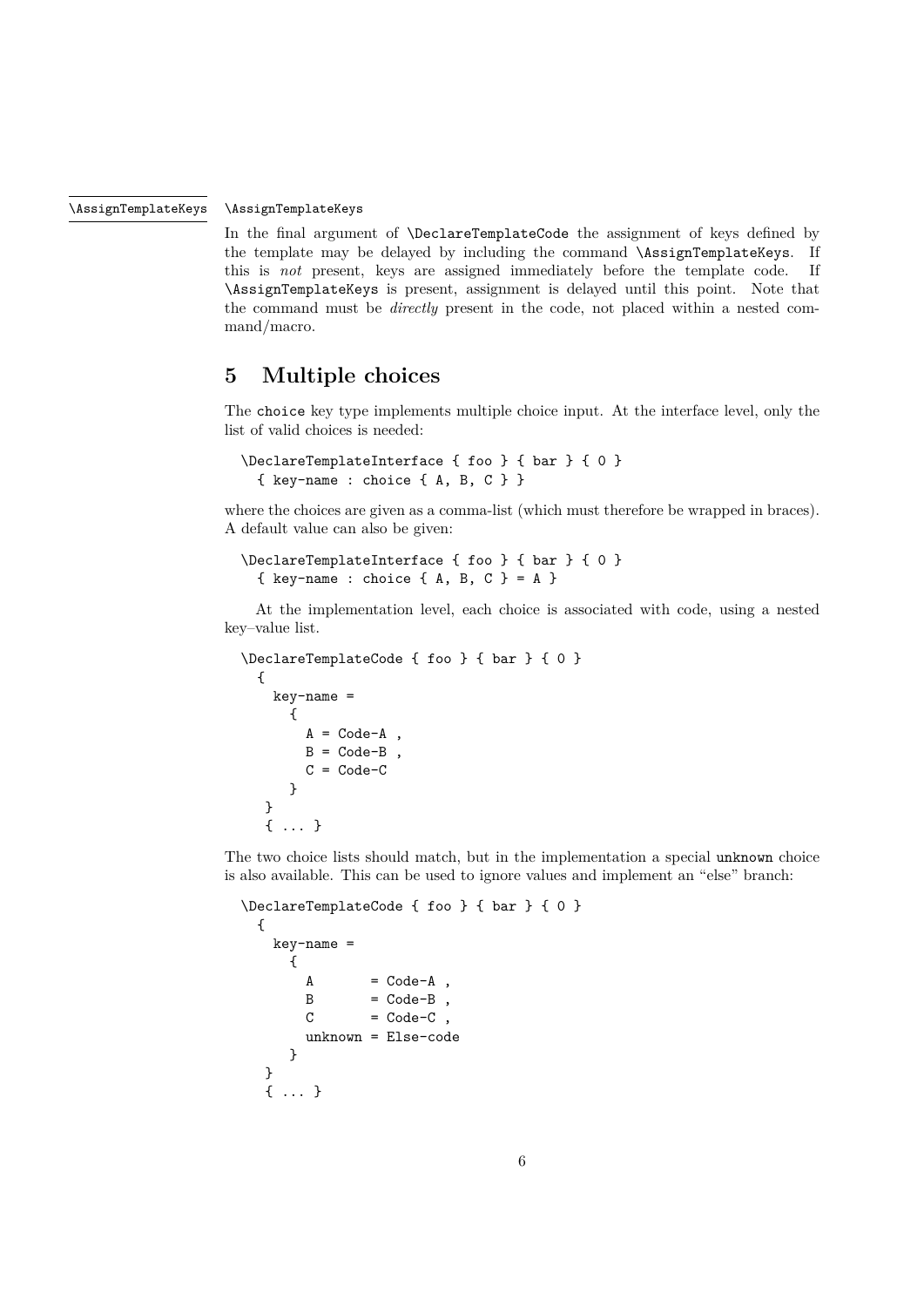<span id="page-6-1"></span>The unknown entry must be the last one given, and should *not* be listed in the interface part of the template.

For keys which accept the values true and false both the boolean and choice key types can be used. As template interfaces are intended to prompt clarity at the design level, the boolean key type should be favoured, with the choice type reserved for keys which take arbitrary values.

#### <span id="page-6-0"></span>**6 Instances**

After a template is defined it still needs to be put to use. The parameters that it expects need to be defined before it can be used in a document. Every time a template has parameters given to it, an *instance* is created, and this is the code that ends up in the document to perform the typesetting of whatever pieces of information are input into it.

For example, a template might say "here is a section with or without a number that might be centred or left aligned and print its contents in a certain font of a certain size, with a bit of a gap before and after it" whereas an instance declares "this is a section with a number, which is centred and set in 12 pt italic with a 10 pt skip before and a 12 pt skip after it". Therefore, an instance is just a frozen version of a template with specific settings as chosen by the designer.

#### \DeclareInstance \DeclareInstance

```
{⟨object type⟩} {⟨instance⟩} {⟨template⟩} {⟨parameters⟩}
```
This function uses a ⟨*template*⟩ for an ⟨*object type*⟩ to create an ⟨*instance*⟩. The ⟨*instance*⟩ will be set up using the ⟨*parameters*⟩, which will set some of the ⟨*keys*⟩ in the ⟨*template*⟩.

As a practical example, consider an object type for document sections (which might include chapters, parts, sections, *etc*.), which is called sectioning. One possible template for this object type might be called basic, and one instance of this template would be a numbered section. The instance declaration might read:

```
\DeclareInstance { sectioning } { section-num } { basic }
  {
    numbered = true,
    justification = center ,
    font \n= \normalfont \newline \text{allsize} \text{ is } \ldots \text{.}before-skip = 10pt,
    after-skip = 12pt,
  }
```
Of course, the key names here are entirely imaginary, but illustrate the general idea of fixing some settings.

```
\IfInstanceExistT
\IfInstanceExistF
\IfInstanceExistTF
```

```
\IfInstanceExistTF {⟨object type⟩} {⟨instance⟩} {⟨true code⟩} {⟨false code⟩}
```
Tests if the named ⟨*instance*⟩ of a ⟨*object type*⟩ exists, and then inserts the appropriate code into the input stream.

### **7 Document interface**

After the instances have been chosen, document commands must be declared to use those instances in the document. \UseInstance calls instances directly, and this command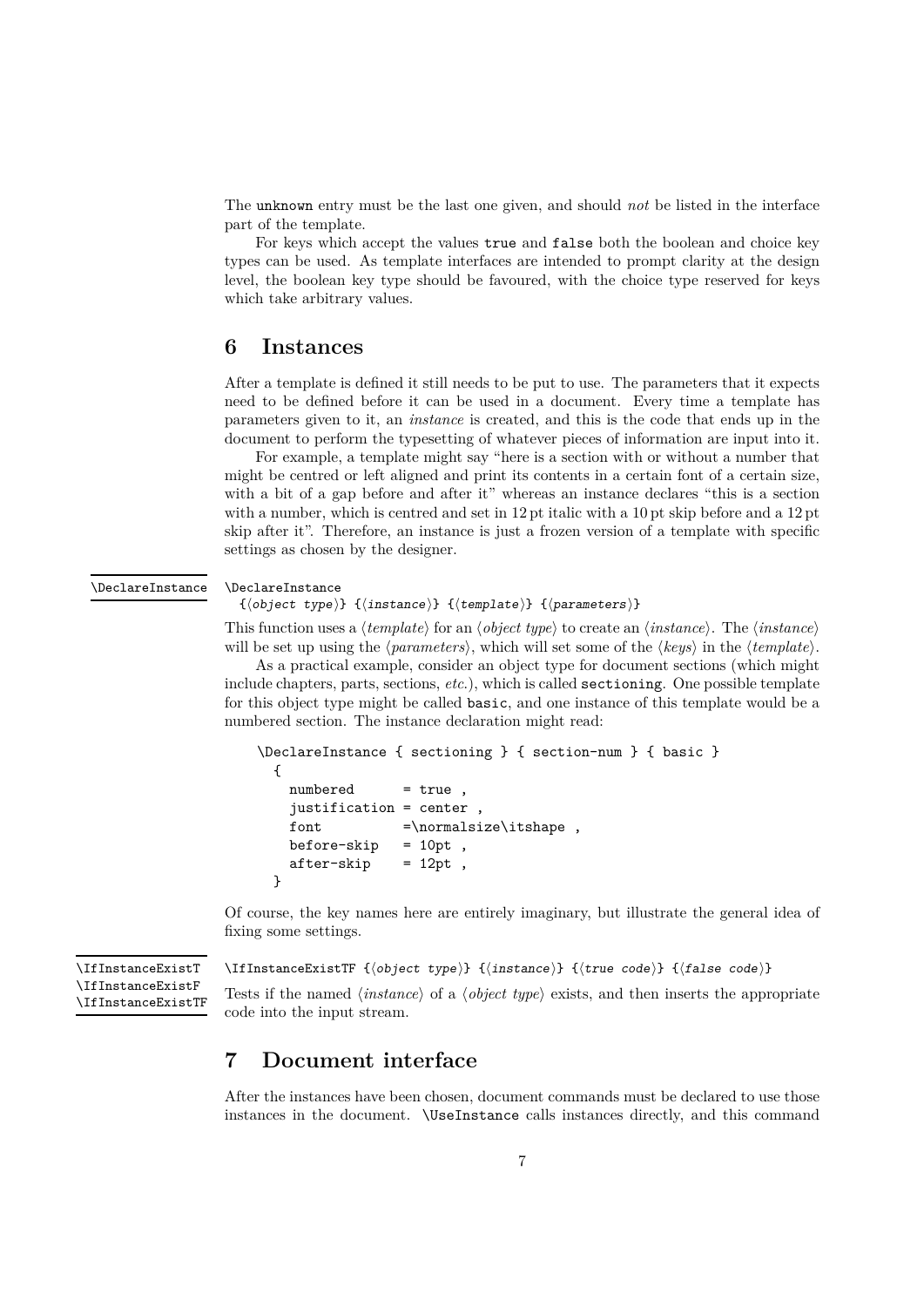<span id="page-7-0"></span>should be used internally in document-level mark-up.

#### \UseInstance \UseInstance

{⟨object type⟩} {⟨instance⟩} ⟨arguments⟩

Uses an ⟨*instance*⟩ of the ⟨*object type*⟩, which will require ⟨*arguments*⟩ as determined by the number specified for the ⟨*object type*⟩. The ⟨*instance*⟩ must have been declared before it can be used, otherwise an error is raised.

#### \UseTemplate

```
\UseTemplate {⟨object type⟩} {⟨template⟩}
 {⟨settings⟩} ⟨arguments⟩
```
Uses the ⟨*template*⟩ of the specified ⟨*object type*⟩, applying the ⟨*settings*⟩ and absorbing ⟨*arguments*⟩ as detailed by the ⟨*object type*⟩ declaration. This in effect is the same as creating an instance using \DeclareInstance and immediately using it with \UseInstance, but without the instance having any further existence. It is therefore useful where a template needs to be used once.

This function can also be used as the argument to instance key types:

```
\DeclareInstance { object } { template } { instance }
  {
    instance-key =
      \UseTemplate { object2 } { template2 } { <settings> }
  }
```
#### **8 Changing existing definitions**

Template parameters may be assigned specific defaults for instances to use if the instance declaration doesn't explicit set those parameters. In some cases, the document designer will wish to edit these defaults to allow them to "cascade" to the instances. The alternative would be to set each parameter identically for each instance declaration, a tedious and error-prone process.

\EditTemplateDefaults

#### \EditTemplateDefaults

{⟨object type⟩} {⟨template⟩} {⟨new defaults⟩}

Edits the ⟨*defaults*⟩ for a ⟨*template*⟩ for an ⟨*object type*⟩. The ⟨*new defaults*⟩, given as a key–value list, replace the existing defaults for the ⟨*template*⟩. This means that the change will apply to instances declared after the editing, but that instances which have already been created are unaffected.

\EditInstance

\EditInstance

{⟨object type⟩} {⟨instance⟩} {⟨new values⟩}

Edits the ⟨*values*⟩ for an ⟨*instance*⟩ for an ⟨*object type*⟩. The ⟨*new values*⟩, given as a key– value list, replace the existing values for the ⟨*instance*⟩. This function is complementary to \EditTemplateDefaults: \EditInstance changes a single instance while leaving the template untouched.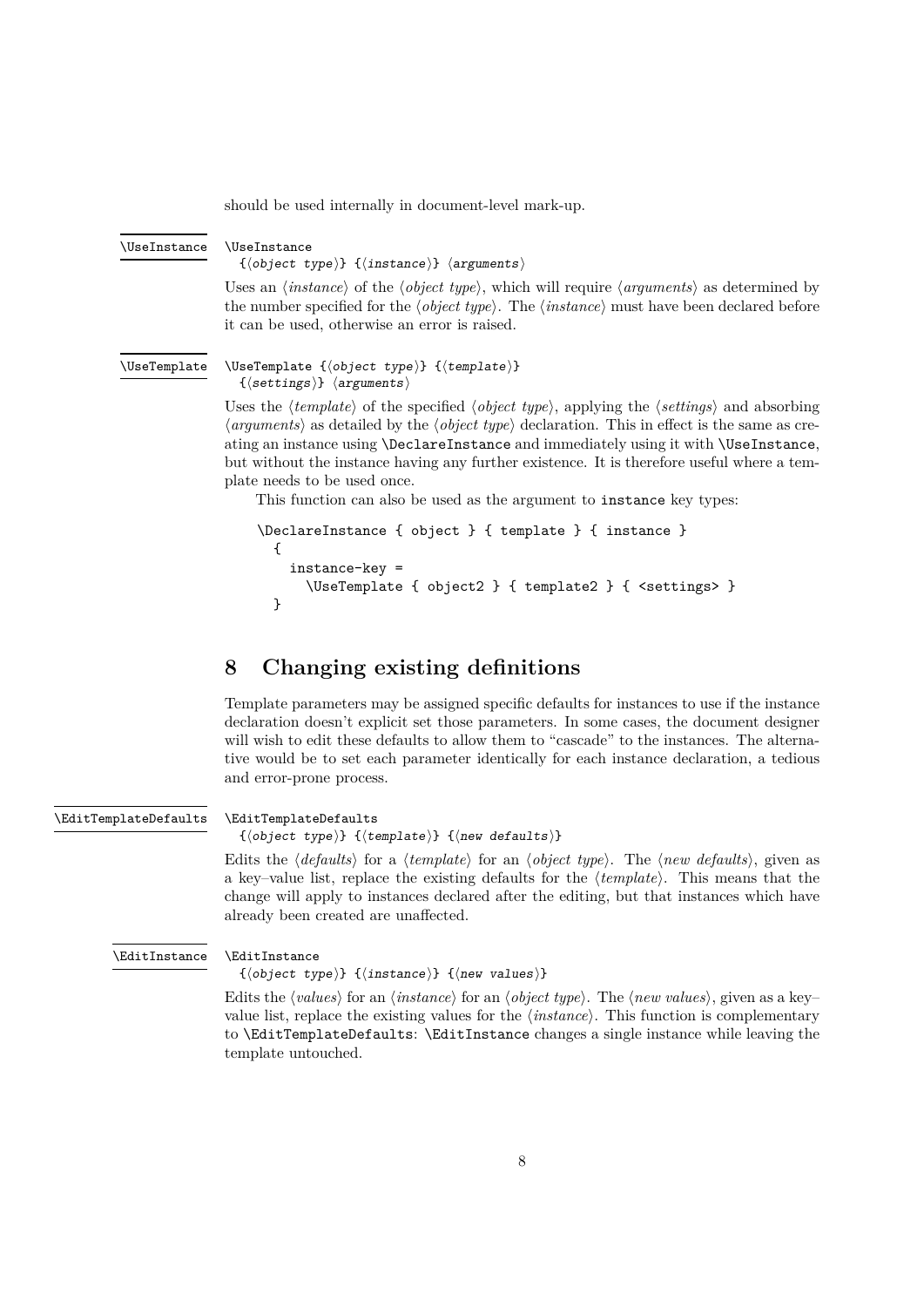## <span id="page-8-0"></span>**9 When template parameters should be frozen**

A class designer may be inheriting templates declared by someone else, either third-party code or the LATEX kernel itself. Sometimes these templates will be overly general for the purposes of the document. The user should be able to customise parts of the template instances, but otherwise be restricted to only those parameters allowed by the designer.

| \DeclareRestrictedTemplate | \DeclareRestrictedTemplate<br>$\{\langle object\ type\rangle\}$ $\{\langle parent\ template\rangle\}$ $\{\langle new\ template\rangle\}$<br>$\{ \langle parameters \rangle \}$                                                                                                                    |
|----------------------------|---------------------------------------------------------------------------------------------------------------------------------------------------------------------------------------------------------------------------------------------------------------------------------------------------|
|                            | Creates a copy of the $\langle parent\ template \rangle$ for the $\langle object\ type \rangle$ called $\langle new\ template \rangle$ . The<br>key-value list of $\langle parameters \rangle$ applies in the $\langle new\ template \rangle$ and cannot be changed when<br>creating an instance. |

### **10** *Ad hoc* **adjustment of templates**

\SetTemplateKeys

\SetTemplateKeys {⟨object type⟩} {⟨template⟩} {⟨keyvals⟩}

At point of use it may be useful to apply changed to individual instances. This is supported as each template key is made available for adjustment using \SetTemplateKeys. For example, after

```
\DeclareObjectType{MyObj}{0}
\DeclareTemplateInterface{MyObj}{TemplateA}{0}
  {
    akey: tokenlist
    bkey: function{2}
  }
\DeclareTemplateCode{MyObj}{TemplateA}{0}
  {
    akey = SomeTokens ,
    bkey = \times:nn,
  }
```
the template keys could be adjusted in an *ad hoc* fashion using

```
\SetTemplateKeys{MyObj}{TemplateA}
  {
    akey = OtherTokens ,
    bkey = \lambdaltFunc:nn
  }
```
## **11 Getting information about templates and instances**

\ShowInstanceValues

\ShowInstanceValues {⟨object type⟩} {⟨instance⟩}

Shows the  $\langle values \rangle$  for an  $\langle instance \rangle$  of the given  $\langle object\ type \rangle$  at the terminal.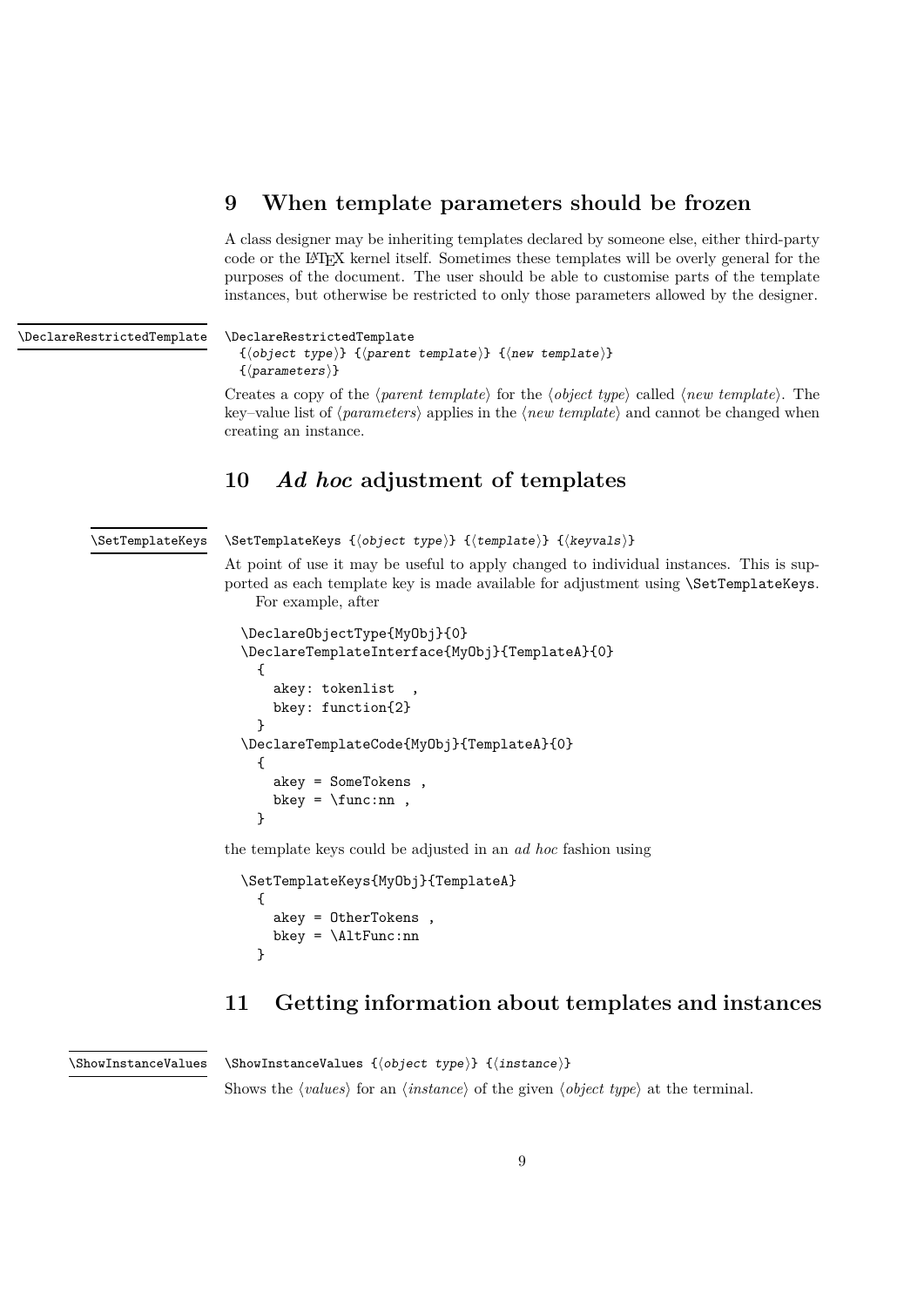<span id="page-9-0"></span>

|                        | $\ShowTemplateCode \ShowTemplateCode \{ \; object \; type \} \; {\{ \; template \} }$                                                                                                                                                                                                                                                         |  |
|------------------------|-----------------------------------------------------------------------------------------------------------------------------------------------------------------------------------------------------------------------------------------------------------------------------------------------------------------------------------------------|--|
|                        | Shows the $\langle code \rangle$ of a $\langle template \rangle$ for an $\langle object\ type \rangle$ in the terminal.                                                                                                                                                                                                                       |  |
| \ShowTemplateDefaults  | $\mathcal{S}$ howTemplateDefaults $\{ \langle object \ type \rangle \} \ \{ \langle template \rangle \}$                                                                                                                                                                                                                                      |  |
|                        | Shows the $\langle$ default) values of a $\langle$ template) for an $\langle$ object type) in the terminal.                                                                                                                                                                                                                                   |  |
| \ShowTemplateInterface | $\verb \ShowTemplateInterface {object type} {{{template}}$                                                                                                                                                                                                                                                                                    |  |
|                        | Shows the $\langle keys \rangle$ and associated $\langle key \text{ types} \rangle$ of a $\langle template \rangle$ for an $\langle object \text{ type} \rangle$ in the<br>terminal.                                                                                                                                                          |  |
| \ShowTemplateVariables | \ShowTemplateVariables {\doject type}} {\template}}                                                                                                                                                                                                                                                                                           |  |
|                        | Shows the (variables) and associated (keys) of a (template) for an (object type) in the<br>terminal. Note that code and choice keys do not map directly to variables but to<br>arbitrary code. For choice keys, each valid choice is shown as a separate entry in the<br>list, with the key name and choice separated by a space, for example |  |
|                        | Template 'example' of object type 'example' has variable mapping:<br>demo unknown => $\def \de \def \def \]$<br>><br>demo $c \Rightarrow \text{def } \text{ } c$<br>≻<br>demo $b \Rightarrow \text{def} \text{ } \text{ } b$<br>≻<br>> demo a => \def \demo {a}.                                                                              |  |

would be shown for a choice key demo with valid choices a, b and c, plus code for an unknown branch.

## **12 Collections**

The implementation of templates includes a concept termed "collections". The idea is that by activating a collection, a set of instances can rapidly be set up. An example use case would be collections for frontmatter, mainmatter and backmatter in a book. This mechanism is currently implemented by the commands \DeclareCollectionInstance, \EditCollectionInstance and \UseCollection. However, while the idea of switchable instances is a useful one, the team feel that collections are not the correct way to achieve this, at least with the current approach. As such, the collection functions should be regarded as deprecated: they remain available to support existing code, but will be removed when a better mechanism is developed.

\ShowCollectionInstanceValues \ShowInstanceValues {⟨collection⟩} {⟨object type⟩} {⟨instance⟩}

Shows the ⟨*values*⟩ for an ⟨*instance*⟩ within a ⟨*collection*⟩ of the given ⟨*object type*⟩ at the terminal. As for other collection commands, this should be regarded as deprecated.

# **Index**

The italic numbers denote the pages where the corresponding entry is described, numbers underlined point to the definition, all others indicate the places where it is used.

**A** \AssignTemplateKeys . . . . . . . . . . . . . . . *[6](#page-5-1)*10